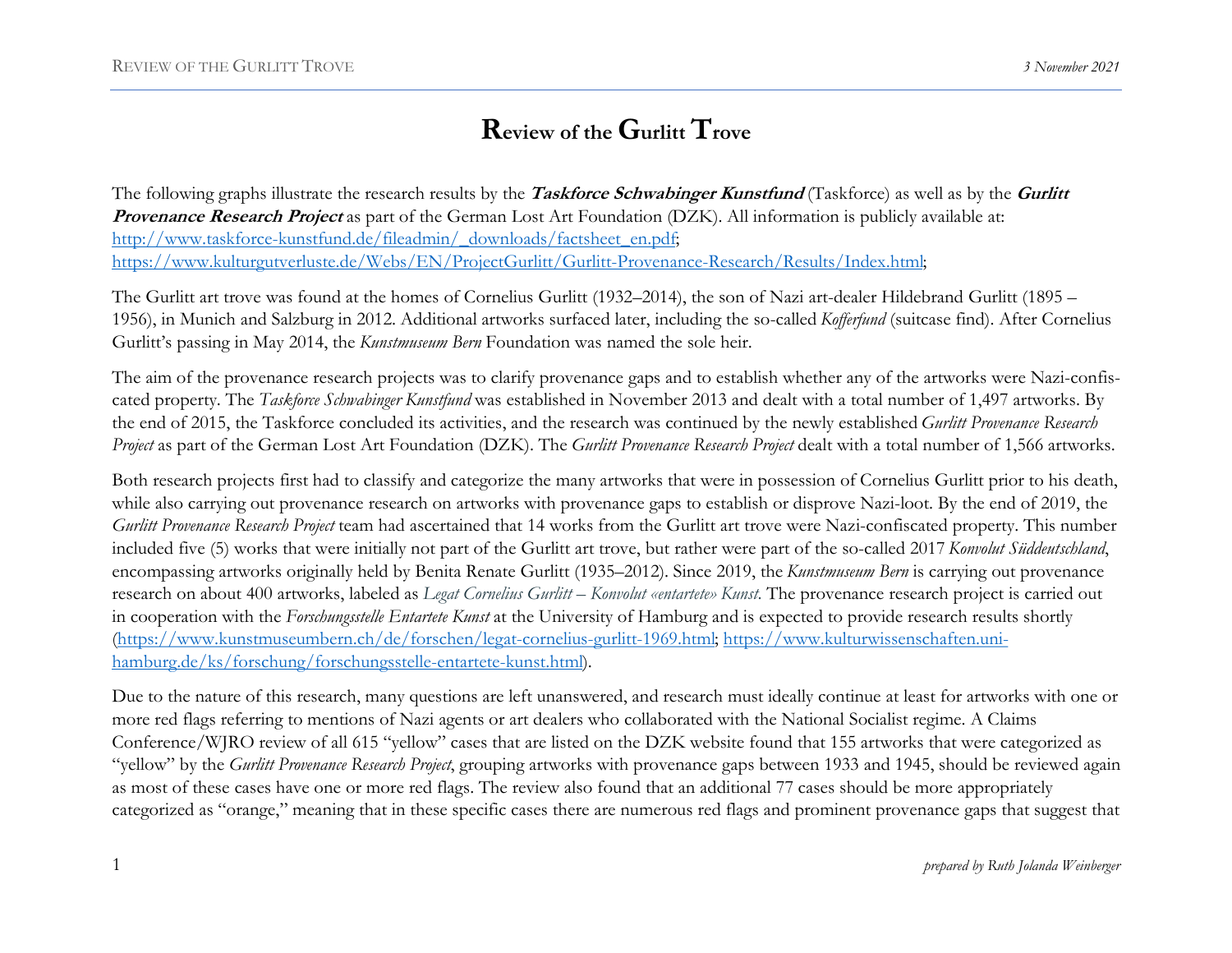they are between "yellow" and "red". Of particular importance among the 77 cases are the 54 in which a claim was filed (https://art.claimscon.org/work-provenance-research-archives/gurlitt-collection/).

At the same time, a clear and organized overview of other artworks that are part of the Gurlitt trove is still missing. Currently, the DZK provides a searchable overview of artworks in the "red", "yellow" and "green" categories, albeit at least in regard to the "red" category, artworks researched and determined by the Taskforce as looted are not included, neither are the five artworks determined as looted that are part of the Konvolut Süddeutschland. There is no publicly available or searchable list of artworks that are classified as "degenerate art." The same is true for artworks that are part of the Gurlitt family portfolio and for artworks that are classified as mass production.

Accordingly, an overall list of all artworks dealt with by the Gurlitt Provenance Research Project is still missing, which would include artworks classified as Konvolut Süddeutschland. Rather, partial information on various specific aspects of the collection is available on various online platforms, such as on the DZK website, Proveana (Datenbank Provenienzforschung) or the online database lostart.de, yet often without the necessary explanations that would help navigate the various collection categories.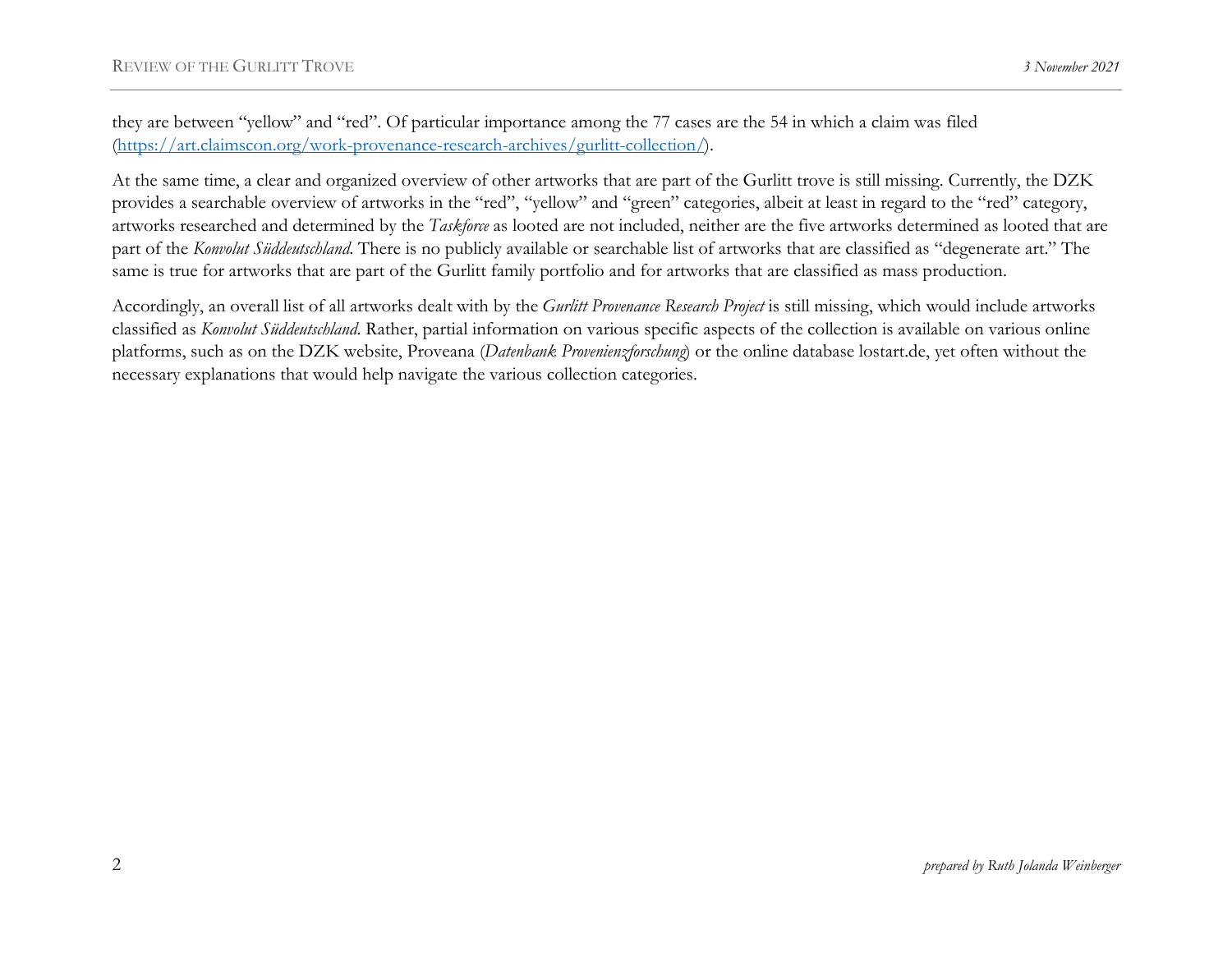### Part A - TASKFORCE SCHWABINGER KUNSTFUND

### Graph I – Total Artworks\*

Information for graphs I – IV taken from: http://www.taskforce-kunstfund.de/fileadmin/\_downloads/factsheet\_en.pdf



\*… Total number of artworks as presented on the Taskforce's website. This number does not include the 239 artworks that were found in Salzburg.

\*\*… 499 ORE's posted on http://www.taskforce-kunstfund.de/en/nc/materialien.htm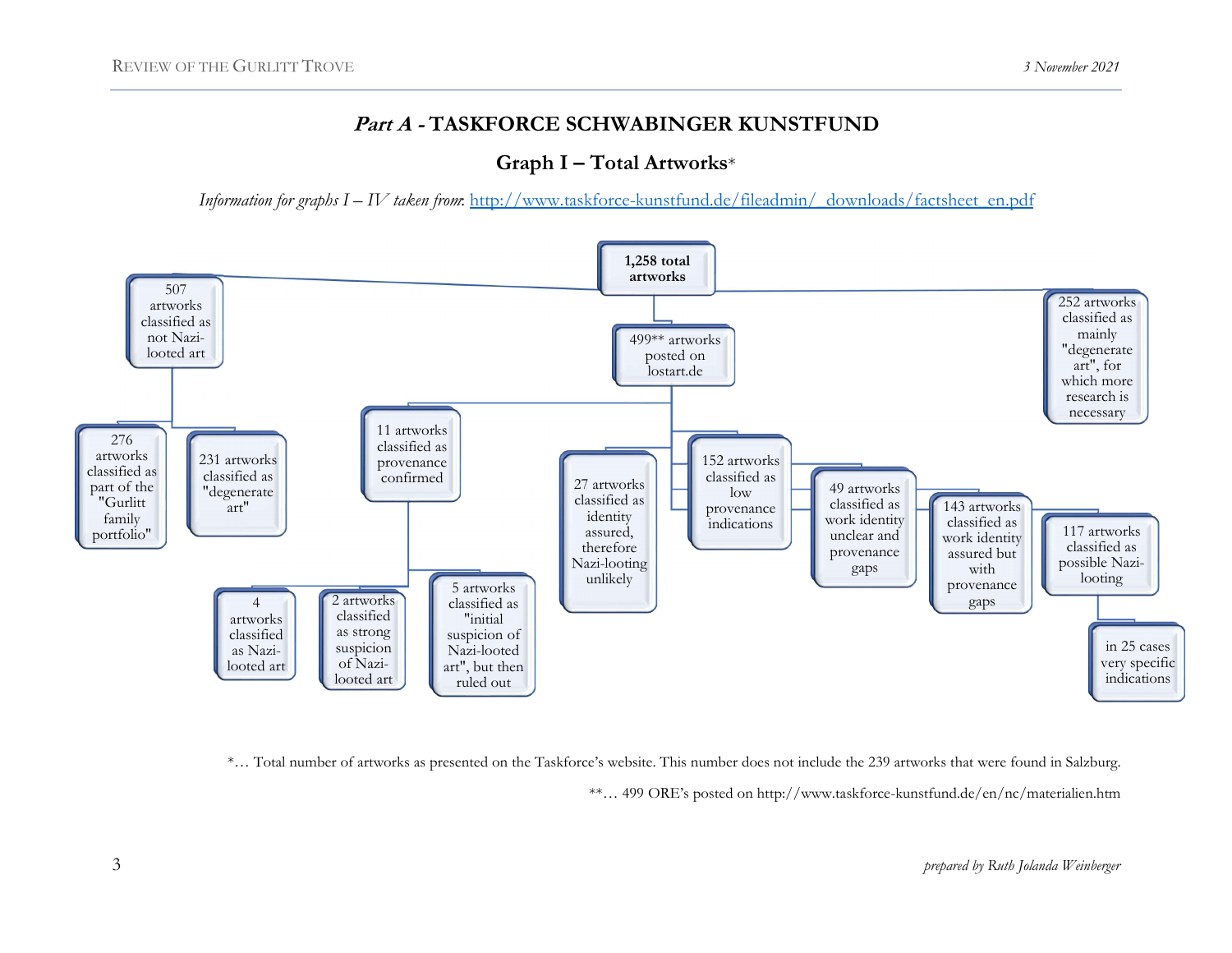

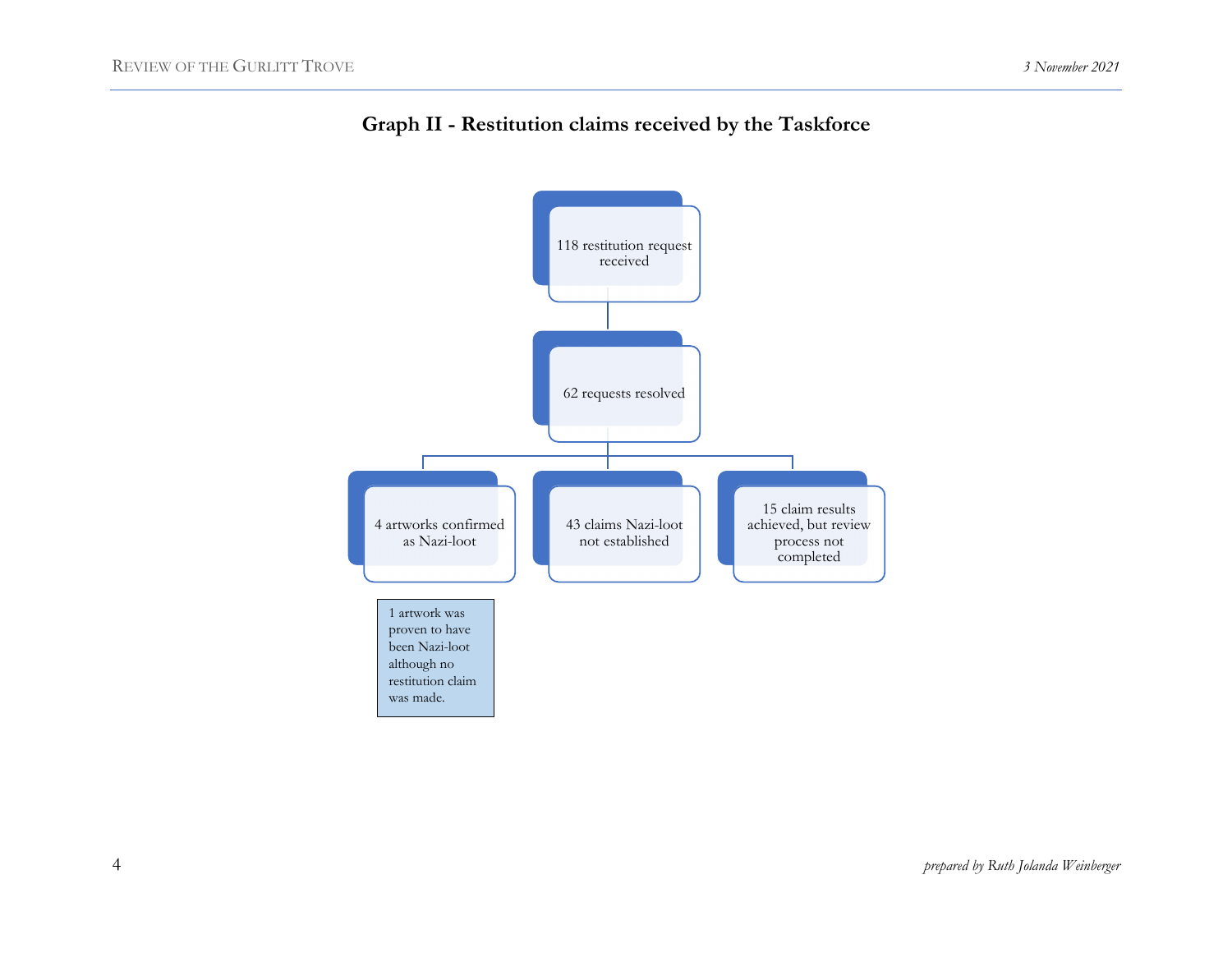## Graph III - Munich Art Trove





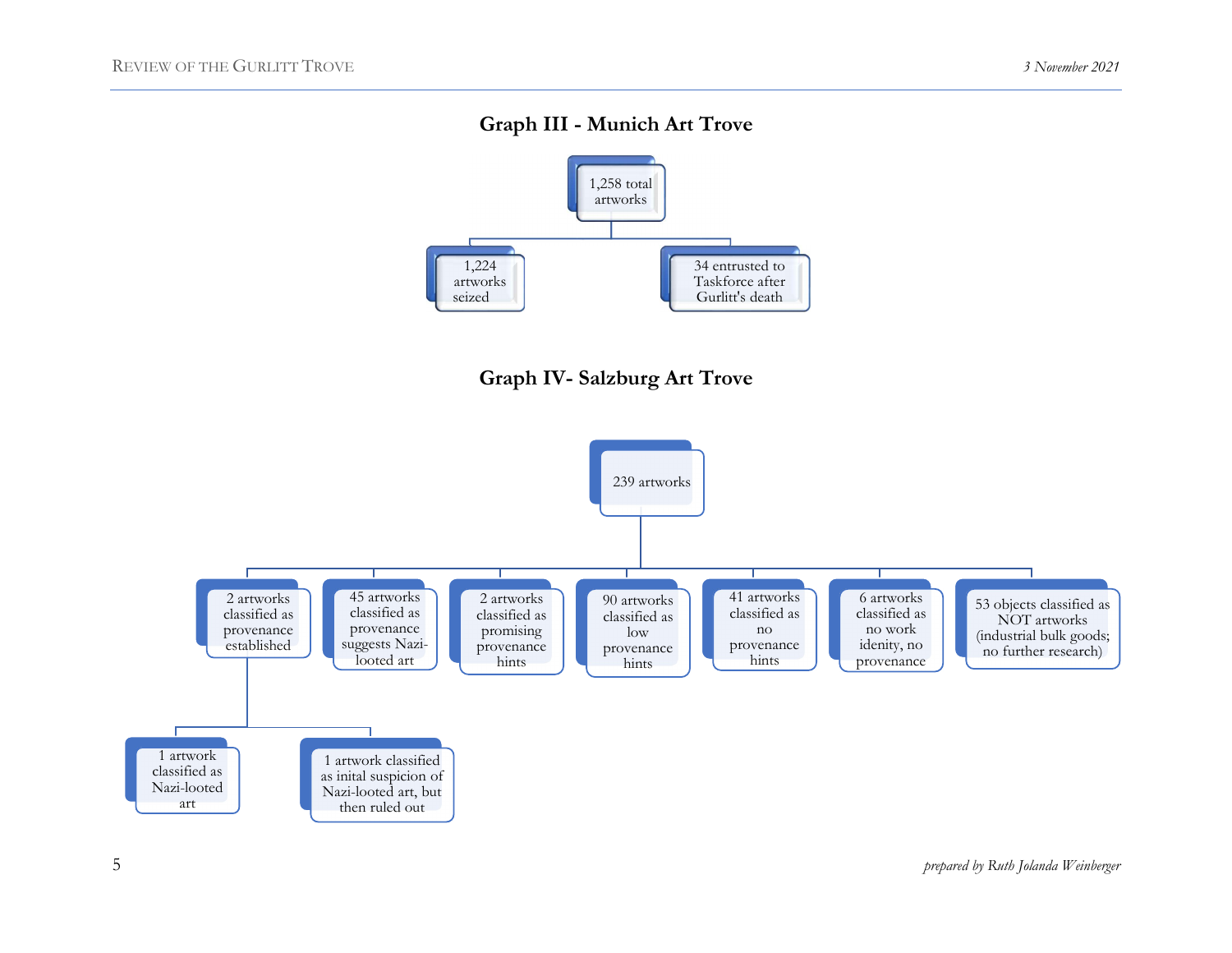# Graph I - Total Artworks

Information for graphs I - III taken from:

https://www.kulturgutverluste.de/Webs/DE/ProjektGurlitt/Provenienzrecherche-Gurlitt/Arbeitsergebnisse/Index.html



#### Category Definitions:

Red: A work is proven or highly likely to be Nazi-looted art. Yellow: Provenance during the period between 1933 and 1945 is not entirely clear; there are gaps in the provenance. Green: A work is proven or highly likely not to be Nazi-looted art. (Source: https://www.kulturgutverluste.de/Webs/EN/ProjectGurlitt/Gurlitt-Provenance-Research/Results/Index.html)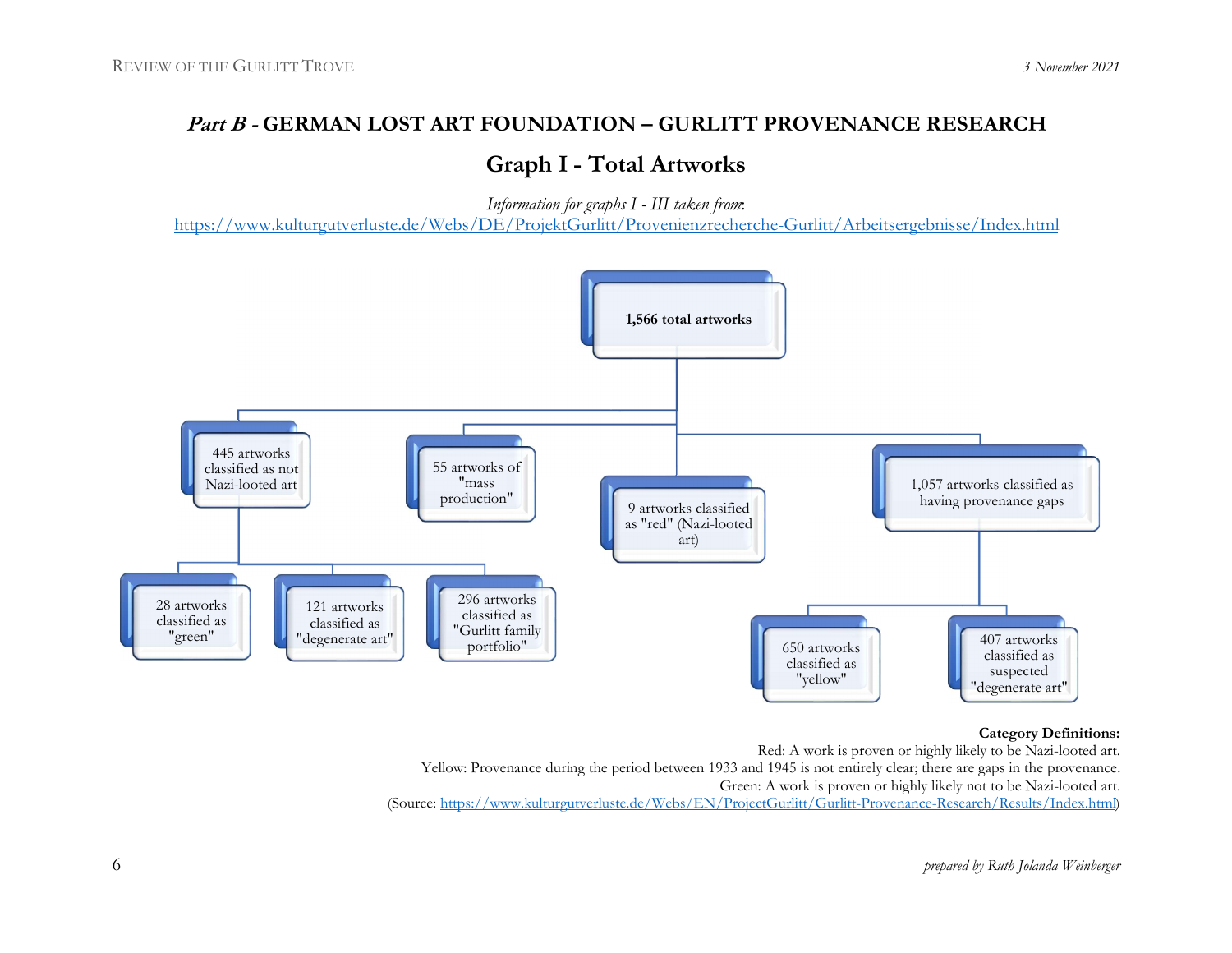

Graph II – Artworks Researched by the Taskforce as Presented on the DZK Website

Graph III – Researched Artworks by Taskforce Schwabinger Kunstfund by Type of Artwork as Presented on DZK website